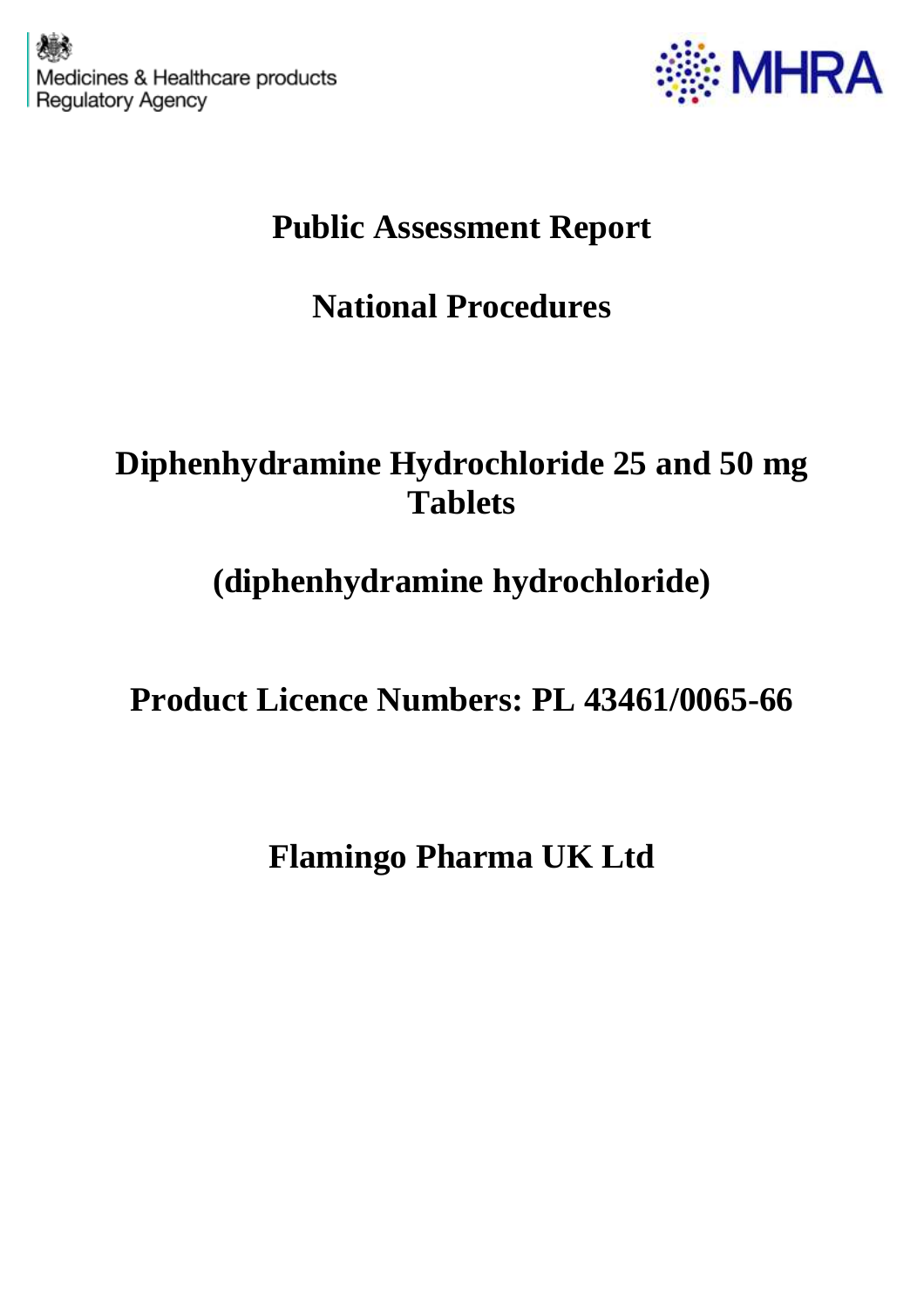### **LAY SUMMARY**

#### **Diphenhydramine Hydrochloride 25 and 50 mg Tablets**

#### **(diphenhydramine hydrochloride)**

This is a summary of the Public Assessment Report (PAR) for Diphenhydramine Hydrochloride 25 and 50 mg Tablets. It explains how these products were assessed and their authorisation recommended, as well as their conditions of use. It is not intended to provide practical advice on how to use these products.

These products will be referred to as Diphenhydramine Hydrochloride Tablets in this lay summary for ease of reading.

For practical information about using Diphenhydramine Hydrochloride Tablets, patients should read the package leaflet or contact their doctor or pharmacist.

#### **What are Diphenhydramine Hydrochloride Tablets and what are they used for?**

These applications are for a medicine that has a well-established use. This means that the use of the active substance in this medicine has been well-established in the European Union for at least 10 years, with recognised efficacy and an acceptable level of safety.

Diphenhydramine Hydrochloride Tablets are used to aid relief of temporary sleep disturbance (difficulties sleeping) in adults and children over 16 years of age.

#### **How do Diphenhydramine Hydrochloride Tablets work?**

Diphenhydramine Hydrochloride Tablets contains the active ingredient diphenhydramine hydrochloride, which is an antihistamine with sedative properties which induces drowsiness or sedation. It works by reducing the time needed to fall asleep and increases the depth and quality of sleep.

#### **How are Diphenhydramine Hydrochloride Tablets used?**

The pharmaceutical form of this medicine is a tablet and the route of administration is oral (by mouth). The tablets should be swallowed whole with water.

#### **The recommended dose is:**

#### **Adults and children over 16 years:**

25 mg strength tablets: take two tablets 20 minutes before going to bed.

50 mg strength tablets: take one tablet 20 minutes before going to bed.

Patients should not exceed the stated dose. They should not continue to take it for longer than 2 weeks without consulting a doctor.

#### **Use in children:**

These products must not be used in children under 16 years of age.

For further information on how Diphenhydramine Hydrochloride Tablets are used, refer to the package leaflet and Summaries of Product Characteristics available on the Medicines and Healthcare products Regulatory Agency (MHRA) website.

These medicines can be obtained without a prescription.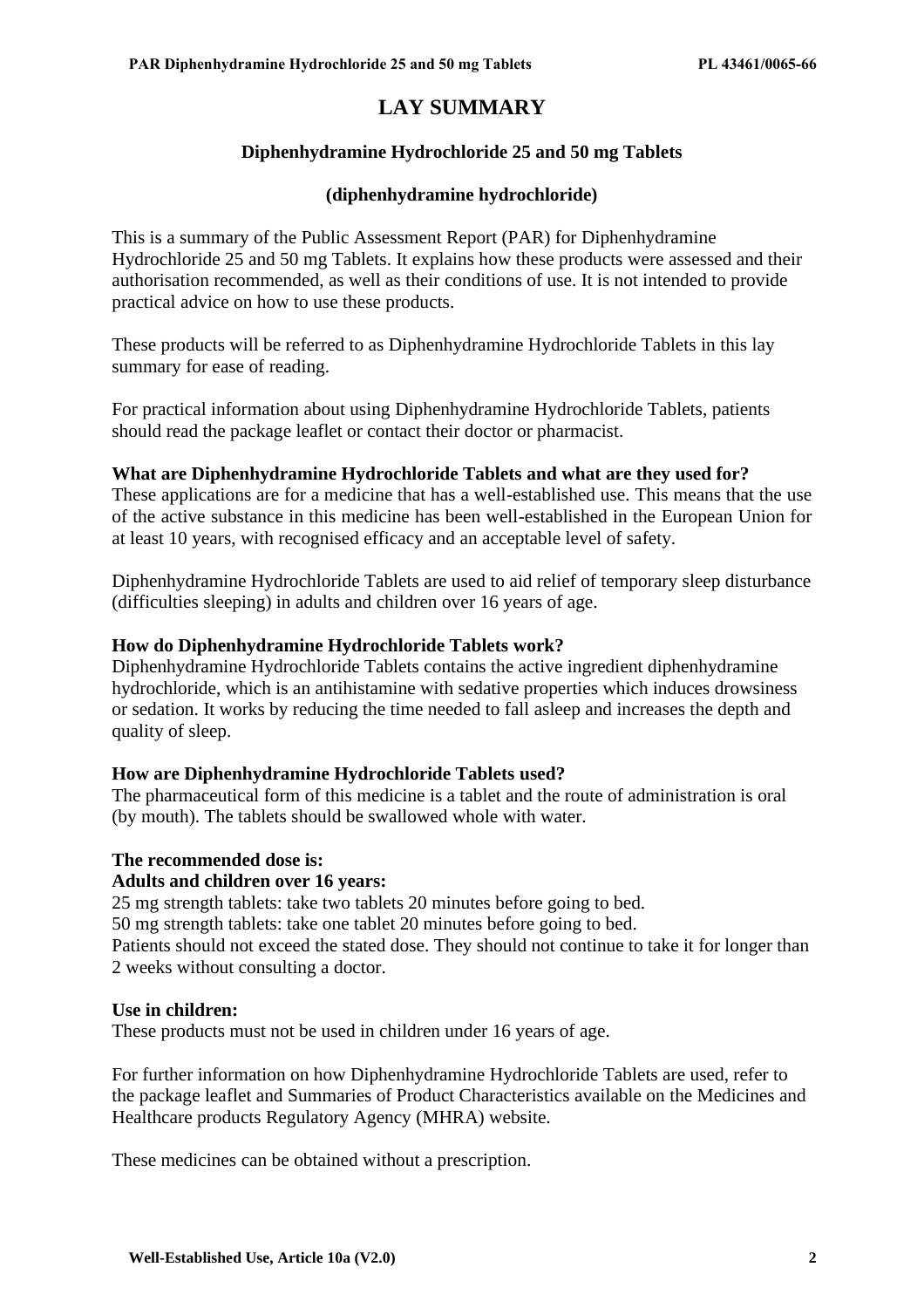The patient should always take the medicine exactly as their doctor/pharmacist has told them. The patient should check with their doctor or pharmacist if they are not sure.

#### **What benefits of Diphenhydramine Hydrochloride Tablets have been shown in studies?**

As the active substance diphenhydramine hydrochloride has been in clinical use for over 10 years, data were provided in the form of literature references to show that Diphenhydramine Hydrochloride Tablets are a safe and efficacious treatment for temporary sleep disturbance.

#### **What are the possible side effects of Diphenhydramine Hydrochloride Tablets?**

The common side effects with Diphenhydramine Hydrochloride Tablets (may affect up to 1 in 10 people):

- Sedation, drowsiness, dizziness, unsteadiness, disturbance in attention
- Drv mouth
- Fatigue

Other effects:

- Palpitation (feeling the heartbeat)
- Headache, tingling or numbness (pins and needles)
- Depression, sleep disturbances
- Confusion, excitation e.g. increased energy, restlessness, nervousness (the elderly are more likely to experience these effects)
- Difficulty urinating or inability to pass urine
- Thicker bronchial mucus
- Blurred vision
- Feeling or being sick, stomach problems
- Muscle twitching

For the full list of all side effects reported with these medicines, see Section 4 of the package leaflet or the Summaries of Product Characteristics (SmPCs) available on the MHRA website.

#### **Why were Diphenhydramine Hydrochloride Tablets approved?**

It was concluded that the data provided from literature references had shown that Diphenhydramine Hydrochloride Tablets are effective in the treatment of temporary sleep disturbance. Furthermore, use of the active substance diphenhydramine hydrochloride in the European Union has shown that it has a recognised efficacy and an acceptable level of safety. Therefore, the MHRA decided that the benefits are greater than the risks and recommended that it can be approved for use.

#### **What measures are being taken to ensure the safe and effective use of Diphenhydramine Hydrochloride Tablets?**

A Risk Management Plan (RMP) has been developed to ensure that Diphenhydramine Hydrochloride Tablets are used as safely as possible. Based on this plan, safety information has been included in the SmPCs and the package leaflet, including the appropriate precautions to be followed by healthcare professionals and patients.

Known side effects are continuously monitored. Furthermore, new safety signals reported by patients/healthcare professionals will be monitored and reviewed continuously.

#### **Other information about Diphenhydramine Hydrochloride Tablets**

Marketing Authorisations for Diphenhydramine Hydrochloride Tablets were granted in the UK on 03 September 2020.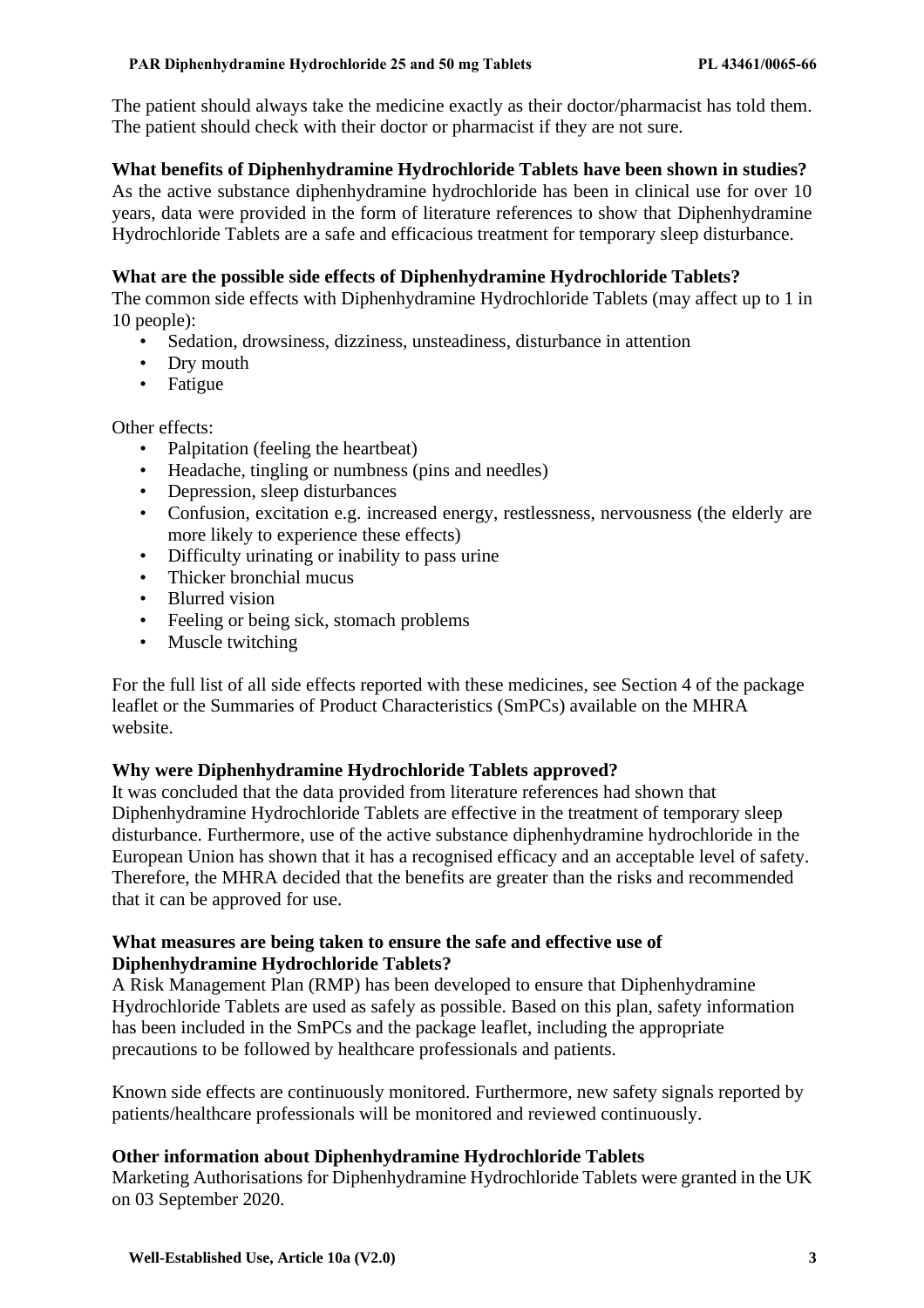The full PAR for Diphenhydramine Hydrochloride Tablets follows this summary.

This summary was last updated in October 2020.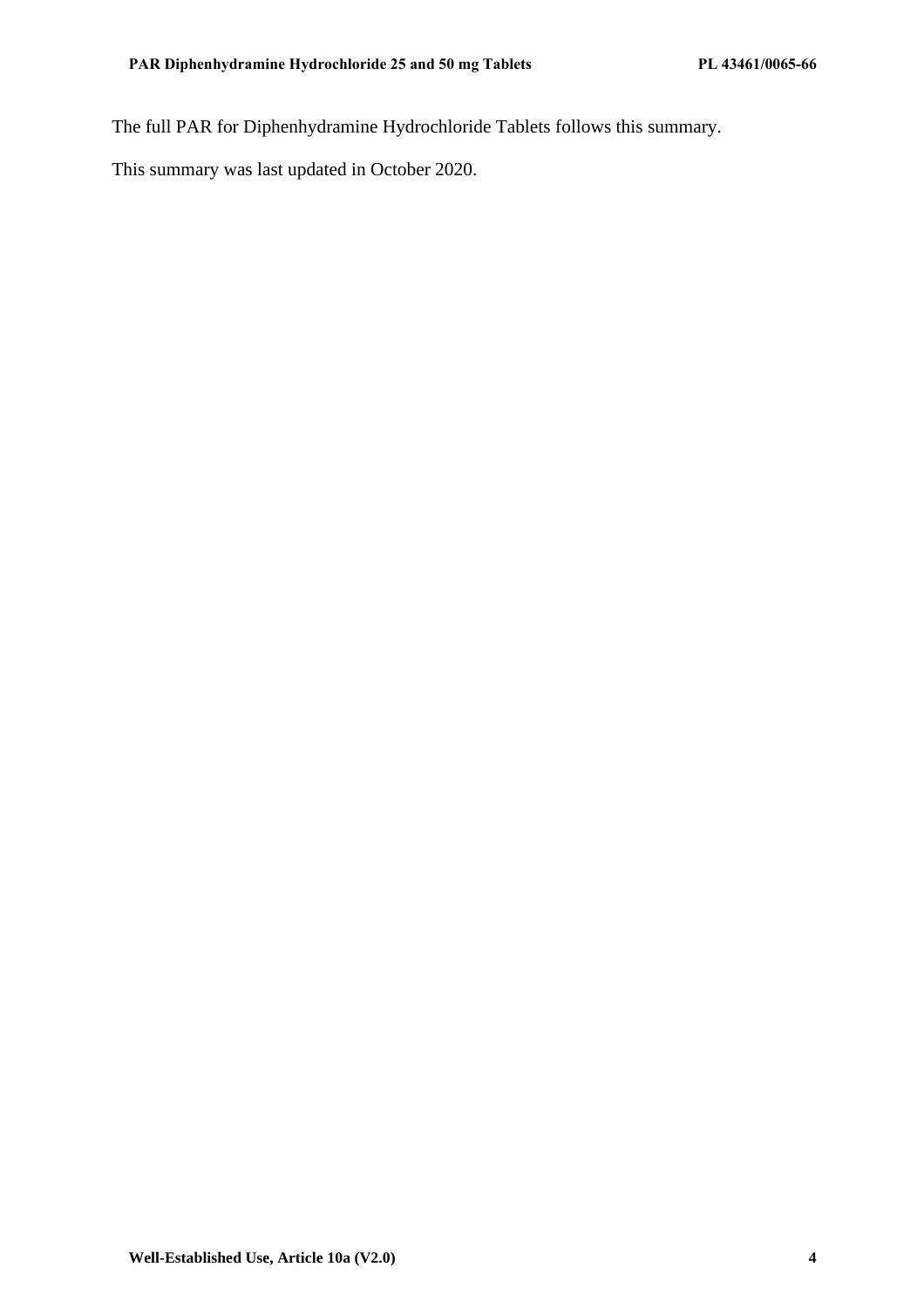### **TABLE OF CONTENTS**

| III |                                                    |  |
|-----|----------------------------------------------------|--|
|     |                                                    |  |
|     |                                                    |  |
|     | VI OVERALL CONCLUSION, BENEFIT/RISK ASSESSMENT AND |  |
|     |                                                    |  |
|     |                                                    |  |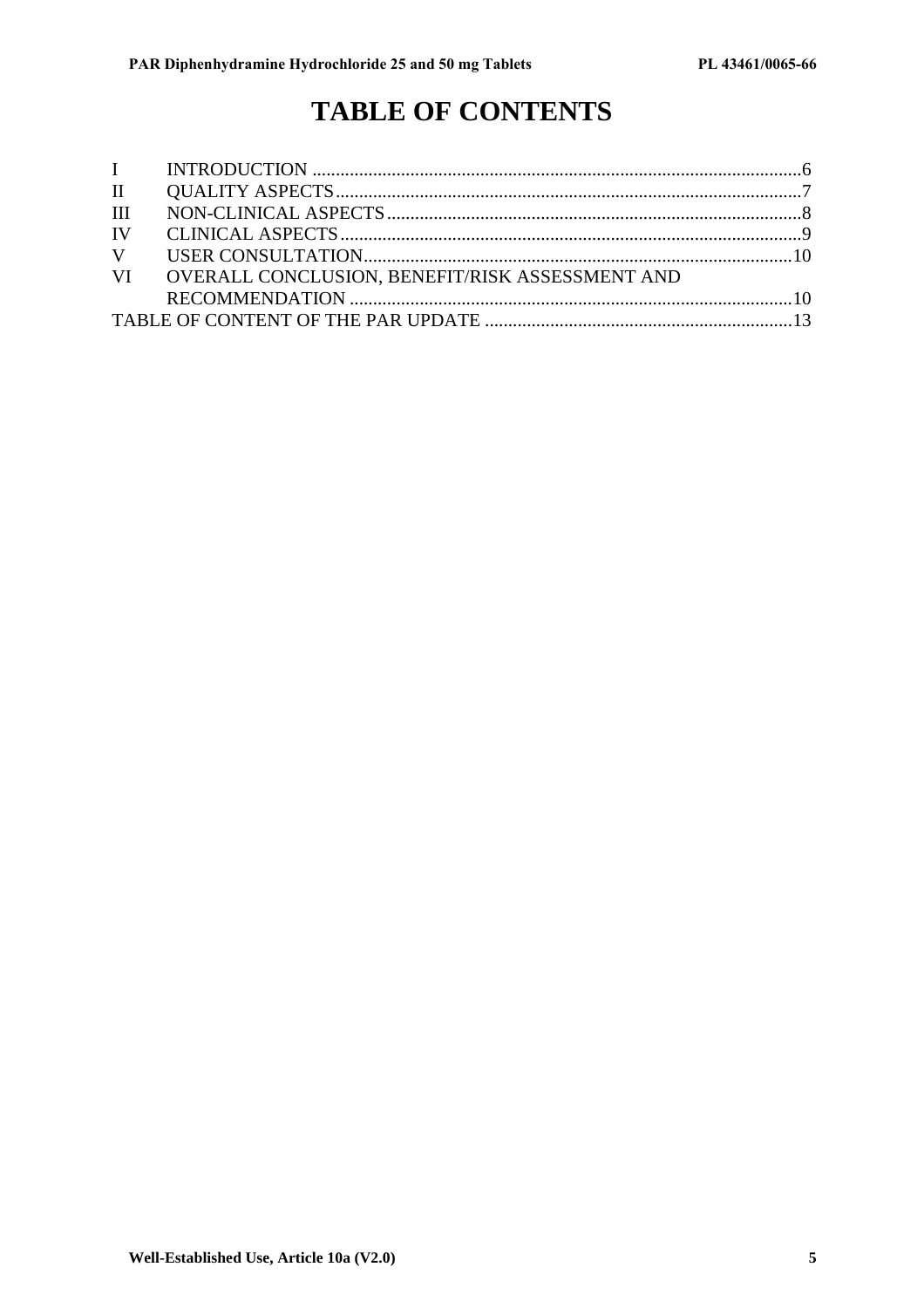#### <span id="page-5-0"></span>**I INTRODUCTION**

Based on the review of the data on quality, safety and efficacy, the Medicines and Healthcare products Regulatory Agency (MHRA) considered that the applications for Diphenhydramine Hydrochloride 25 and 50 mg Tablets (PL 43461/0065-66) could be approved.

The products are approved as an aid to the relief of temporary sleep disturbance.

Diphenhydramine is an ethanolamine-derivative antihistamine. It is an antihistamine with anticholinergic and marked sedative effects. It acts by inhibiting the effects on H1-receptors.

Diphenhydramine is effective in reducing sleep onset (i.e. time to fall asleep) and increasing the depth and quality of sleep.

These applications were submitted under Article 10a of Directive 2001/83/EC, as amended, as well-established use applications. No new non-clinical or clinical studies were submitted, as the data submitted for these applications is in the form of literature references.

The MHRA has been assured that acceptable standards of Good Manufacturing Practice (GMP) are in place for these products at all sites responsible for the manufacture, assembly and batch release of these products.

A Risk Management Plan (RMP) and a summary of the pharmacovigilance system have been provided with these applications and are satisfactory.

National marketing authorisations were granted in the UK on 03 September 2020.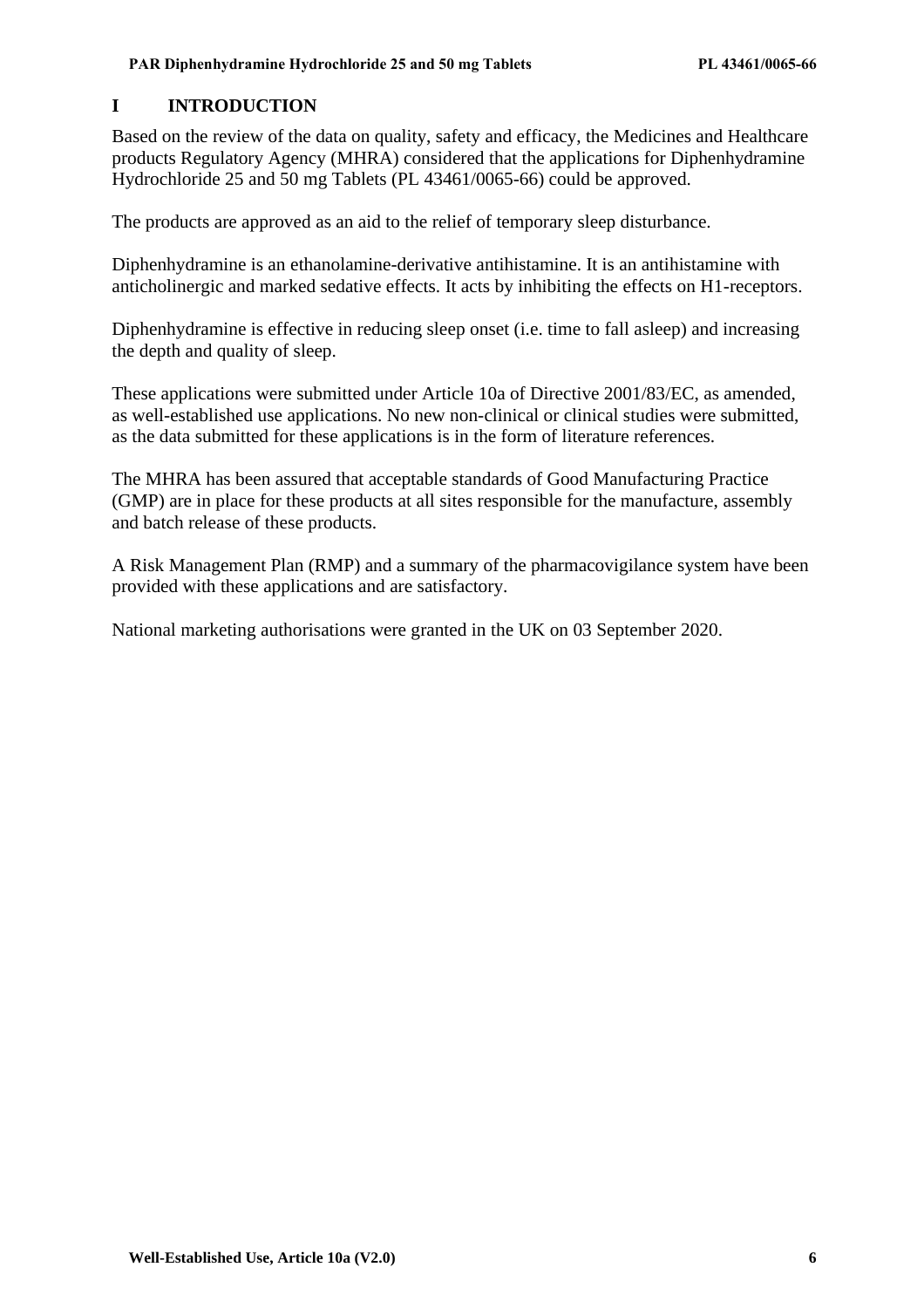#### <span id="page-6-0"></span>**II QUALITY ASPECTS**

#### **II.1 Introduction**

These products consist of tablets. Each tablet contains 25 or 50 mg of diphenhydramine hydrochloride as active substance.

In addition to diphenhydramine hydrochloride, these products also contain the excipients lactose monohydrate, maize starch and magnesium stearate.

The finished products are packaged in blister packs of aluminium- polyvinylchloride (PVC)/polyvinylidenechloride (PVdC) foil of 12's, 16's and 20's along with a leaflet inside.

Not all pack sizes may be marketed.

Satisfactory specifications and Certificates of Analysis have been provided for all packaging components. All primary packaging complies with the current European regulations concerning materials in contact with food.

#### **II.2 ACTIVE SUBSTANCE**

#### **rINN: Diphenhydramine Hydrochloride**

Chemical Name: 2-(Diphenylmethoxy)-N,N-dimethylethanamine hydrochloride Molecular Formula: C<sub>17</sub>H<sub>21</sub>NO.HCl Chemical Structure:

 $CH<sub>3</sub>$ HCI  $N_{\sim_{CH_3}}$ 

| Molecular Weight: | $291.8$ g/mol                                                     |
|-------------------|-------------------------------------------------------------------|
| Appearance:       | White or almost white crystalline powder.                         |
| Solubility:       | Diphenhydramine hydrochloride is very soluble in water and freely |
|                   | soluble in alcohol.                                               |

Diphenhydramine hydrochloride is the subject of a European Pharmacopoeia monograph.

All aspects of the manufacture and control of the active substance are covered by a European Directorate for the Quality of Medicines and Healthcare (EDQM) Certificate of Suitability.

#### **II.3 DRUG PRODUCTS**

#### **Pharmaceutical development**

A satisfactory account of the pharmaceutical development has been provided.

All excipients comply with either their respective European/national monographs, or a suitable in-house specification. Satisfactory Certificates of Analysis have been provided for all excipients.

No excipients of animal or human origin are used in the finished products.

The supplier of lactose monohydrate has confirmed that it is sourced from healthy animals under the same conditions as milk for human consumption.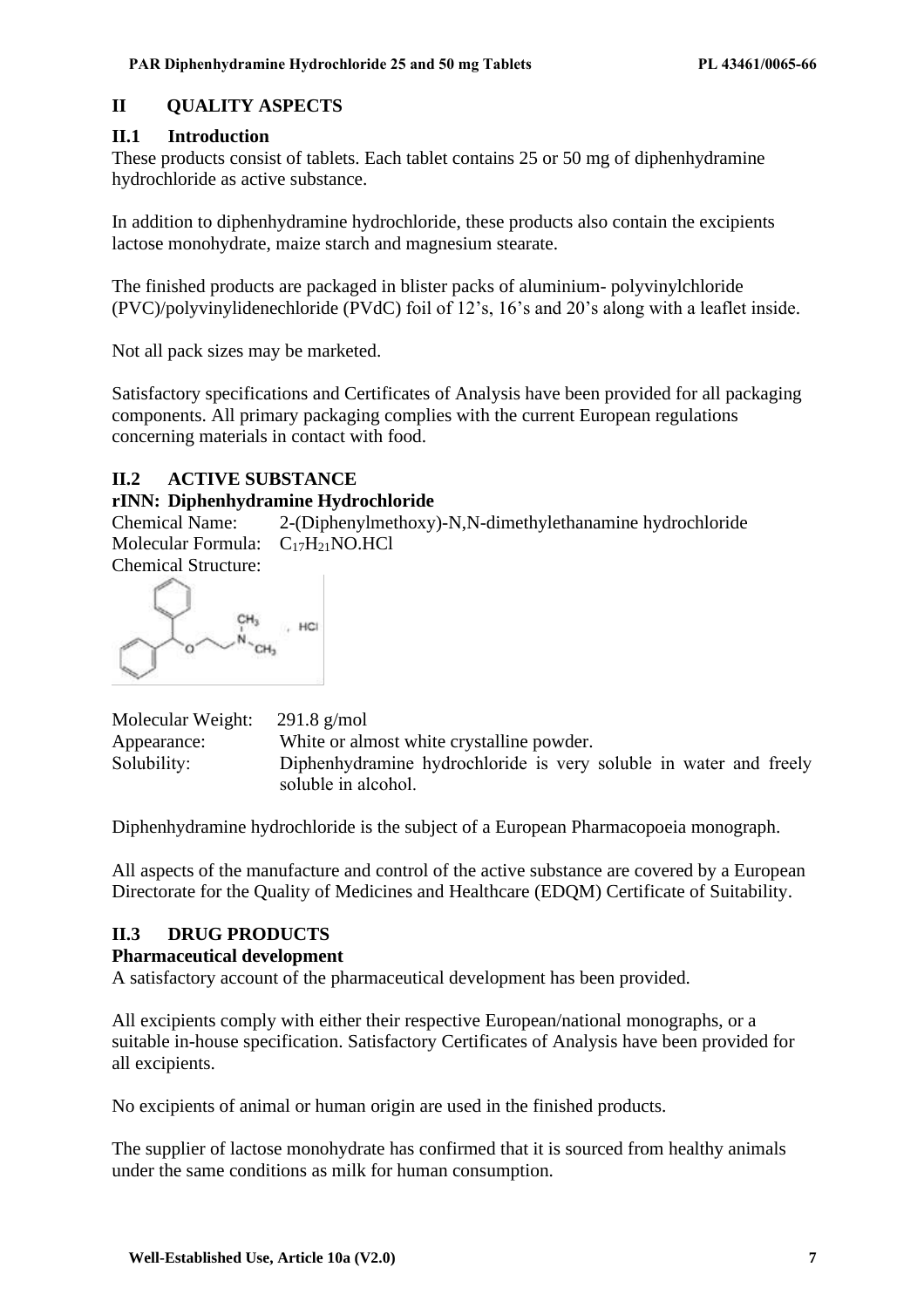Confirmation has been given that the magnesium stearate used in the tablets is of vegetable origin.

These products do not contain or consist of genetically modified organisms (GMO).

#### **Manufacture of the products**

A description and flow-chart of the manufacturing method has been provided.

Satisfactory batch formulae have been provided for the manufacture of the products, along with an appropriate account of the manufacturing processes. The manufacturing processes have been validated and have shown satisfactory results.

#### **Finished Product Specifications**

The finished product specifications are satisfactory. The test methods have been described and adequately validated. Batch data have been provided that comply with the release specifications. Certificates of Analysis have been provided for any working standards used.

#### **Stability**

Finished product stability studies have been conducted in accordance with current guidelines, using batches of the finished product stored in the packaging proposed for marketing. Based on the results, a shelf-life of 2 years, with no special storage conditions is approved.

Suitable post approval stability commitments have been provided to continue stability testing on batches of finished product.

#### **II.4 Discussion on chemical, pharmaceutical and biological aspects**

The grant of marketing authorisations is recommended.

#### <span id="page-7-0"></span>**III NON-CLINICAL ASPECTS**

#### **III.1 Introduction**

These applications were submitted under Article 10a of Directive 2001/83/EC, as amended, well-established use applications. No new non-clinical studies were submitted, as the data submitted for these applications is in the form of literature references. The literature review provided is satisfactory.

#### **III.2 Pharmacology**

Slow wave sleep-inducing effects of first generation H1-antagonists were studied in rats. The H1-antagonists used in this study resulted in a decrease in sleep latency and an increase in sleep duration (slow wave sleep). The rate of REM (rapid eye movement) sleep during slow wave sleep was decreased by H1-antagonists and brotizolam. The order of potency of H1 antagonists for the reduction in sleep latency (from greatest to least) was promethazine>chlorpheniramine>diphenhydramine and pyrilamine, and that for the increase in sleep duration was chlorpheniramine>promethazine>diphenhydramine and pyrilamine.

These results clearly showed that H1-antagonists are effective in mild to moderate insomnia as sedative-hypnotic drugs.

#### **III.3 Pharmacokinetics**

Studies conducted to characterise the pharmacokinetics of diphenhydramine in non-clinical species. Metabolism has been extensively examined and results indicate extensive metabolite formation. Results showed that diphenhydramine, is transported between blood, brain and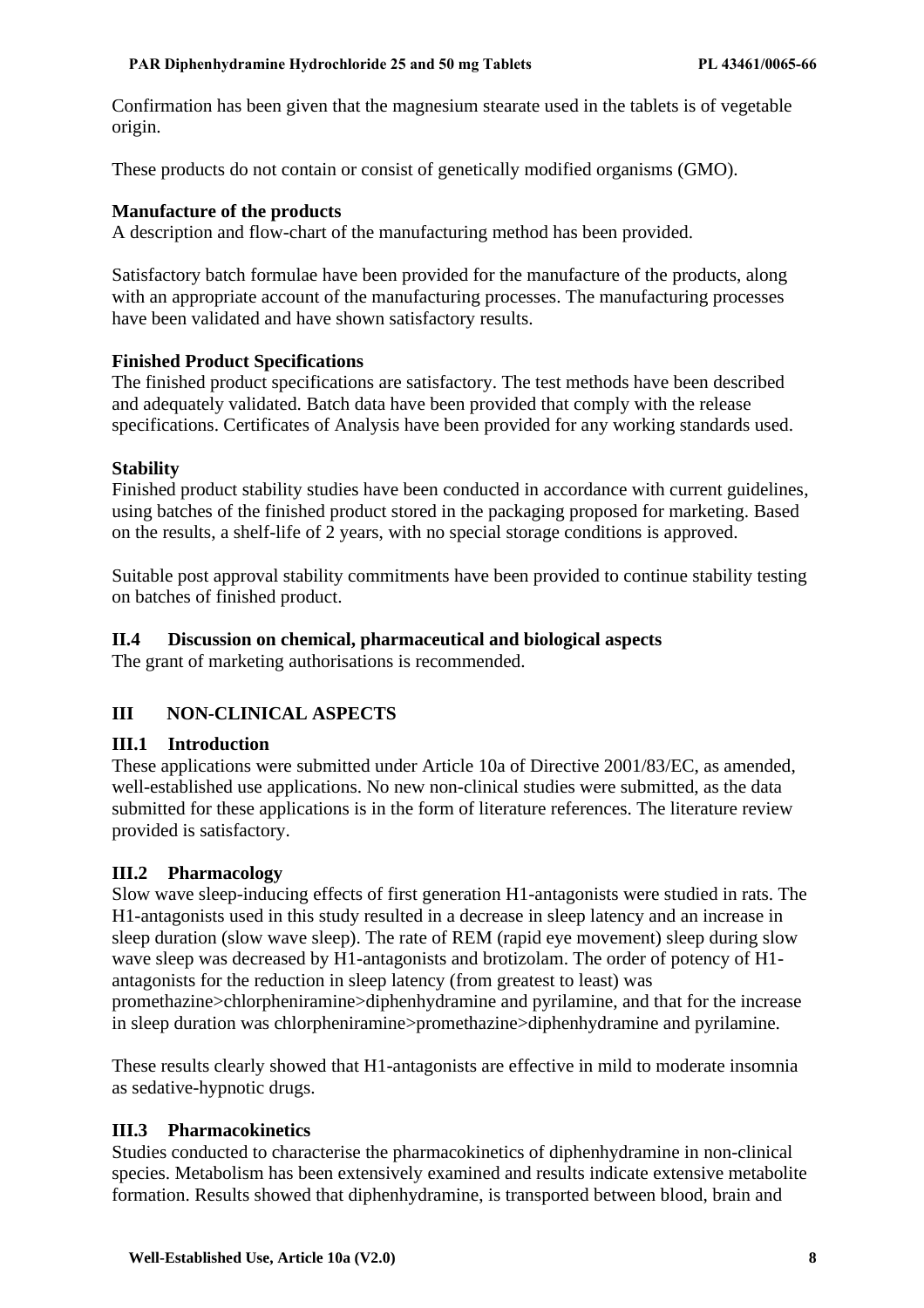cerebrospinal fluid, in part, by saturable, carrier-mediated transport processes at both the blood-brain and blood cerebrospinal fluid barriers.

#### **III.4 Toxicology**

The general toxicity, mutagenicity, carcinogenicity and reproductive potential of diphenhydramine has been adequately described from the available literature.

There is a discussion in the non-clinical overview of the safety of excipients and impurities in the drug products and drug substance which was adequate.

#### **III.5 Ecotoxicity/Environmental Risk Assessment**

Suitable justification has been provided for non-submission of an Environmental Risk Assessment. As the applications are for products containing an active substance of wellestablished use that will be used in place of existing products, an increase in environmental exposure is not anticipated following approval of the Marketing Authorisations for the proposed products.

#### **III.6 Discussion on the non-clinical aspects**

Pharmacodynamic, pharmacokinetic and toxicological properties of diphenhydramine hydrochloride are well known. As this is a well-known active substance, the applicant has not provided additional studies and further studies are not required. The grant of a marketing authorisation is recommended.

#### <span id="page-8-0"></span>**IV CLINICAL ASPECTS**

#### **IV.1 Introduction**

No new clinical studies were submitted, as the data submitted for these applications is in the form of literature references. The literature review provided is satisfactory. However, the applicant has provided data that bridges the proposed products with the literature provided to support the efficacy and safety.

#### **IV. 2 Pharmacokinetics**

The pharmacokinetics of diphenhydramine has been adequately described in the literature and current reference texts. Special populations (elderly and children) and drug interactions have also been discussed.

#### **IV.3 Pharmacodynamics**

The pharmacodynamics of diphenhydramine hydrochloride have been adequately described in the literature and current reference texts.

#### **IV.4 Clinical efficacy**

The literature provided d the efficacy of diphenhydramine hydrochloride in the proposed indication and at the proposed posology in adults (including the elderly) and children.

#### **IV.5 Clinical safety**

The safety of diphenhydramine hydrochloride has been adequately discussed in the clinical overview. The applicant has also provided bibliographic evidence on general safety of the products.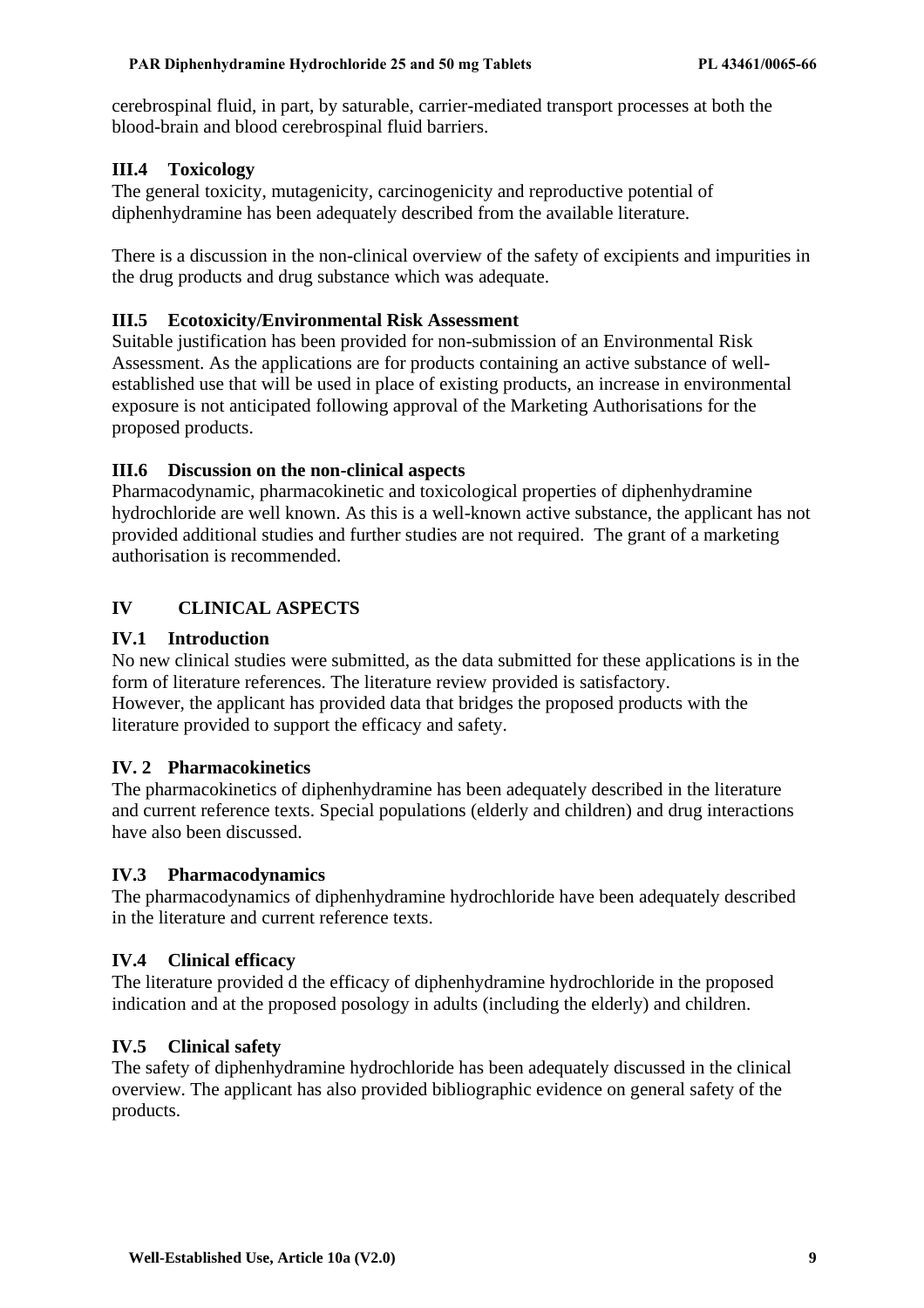#### **IV.6 Risk Management Plan (RMP)**

The Applicant has submitted a RMP, in accordance with the requirements of Directive 2001/83/EC, as amended. The Applicant proposes only routine pharmacovigilance and routine risk minimisation measures for all safety concerns. This is acceptable.

#### **IV.7 Discussion on the clinical aspects**

<span id="page-9-0"></span>The Applicant has provided an updated overview which contains a discussion on how the proposed products intended for marketing (Diphenhydramine 25 mg and 50 mg Tablets) and a marketed product (Diphenhydramine 25 mg and 50 mg Tablets) used to demonstrate the pharmaceutical equivalence has the same active substance (diphenhydramine hydrochloride), with the same salt form (hydrochloride), same dosage form (tablet) and same strengths (25 mg and 50 mg), as those of the products cited in the scientific literatures submitted. No specific brand is quoted in the literature to which specific reference can be made. However, since proposed formulations do not contain any excipients that may affect gastro intestinal (GI) motility or transport proteins and the drug substance, diphenhydramine hydrochloride, is classified as a BCS Class I drug, (high solubility and high permeability), it can be assumed that the proposed products should not behave differently from the products in the literature.

Furthermore, the dissolution profiles and qualitative formulations of the proposed products are similar to the dissolution profiles and qualitative formulations of other currently authorised products.

#### **V USER CONSULTATION**

A user consultation with target patient groups on the Patient Information Leaflet (PIL)has been performed on the basis of a bridging report making reference to Diphenhydramine hydrochloride 25 and 50 mg tablets (PL 20416/0067-8; Crescent Pharma Limited) and for the purpose of bridging the layout, Diphenhydramine 50 mg tablets (PL 02855/0238; Omega Pharma Limited). The bridging report submitted by the applicant is acceptable.

#### <span id="page-9-1"></span>**VI OVERALL CONCLUSION, BENEFIT/RISK ASSESSMENT AND RECOMMENDATION**

The quality of the products is acceptable, and no new non-clinical or clinical safety concerns have been identified from the literature. Extensive clinical experience with diphenhydramine hydrochloride is considered to have demonstrated the therapeutic value of the compound. The benefit/risk is, therefore, considered to be positive.

The Summaries of Product Characteristics (SmPCs), Patient Information Leaflet (PIL) and labelling are satisfactory, and in line with current guidelines.

In accordance with Directive 2012/84/EU, the current approved UK versions of the SmPCs and PILs for these products are available on the MHRA website.

Representative copies of the labels at the time of UK licensing are provided below.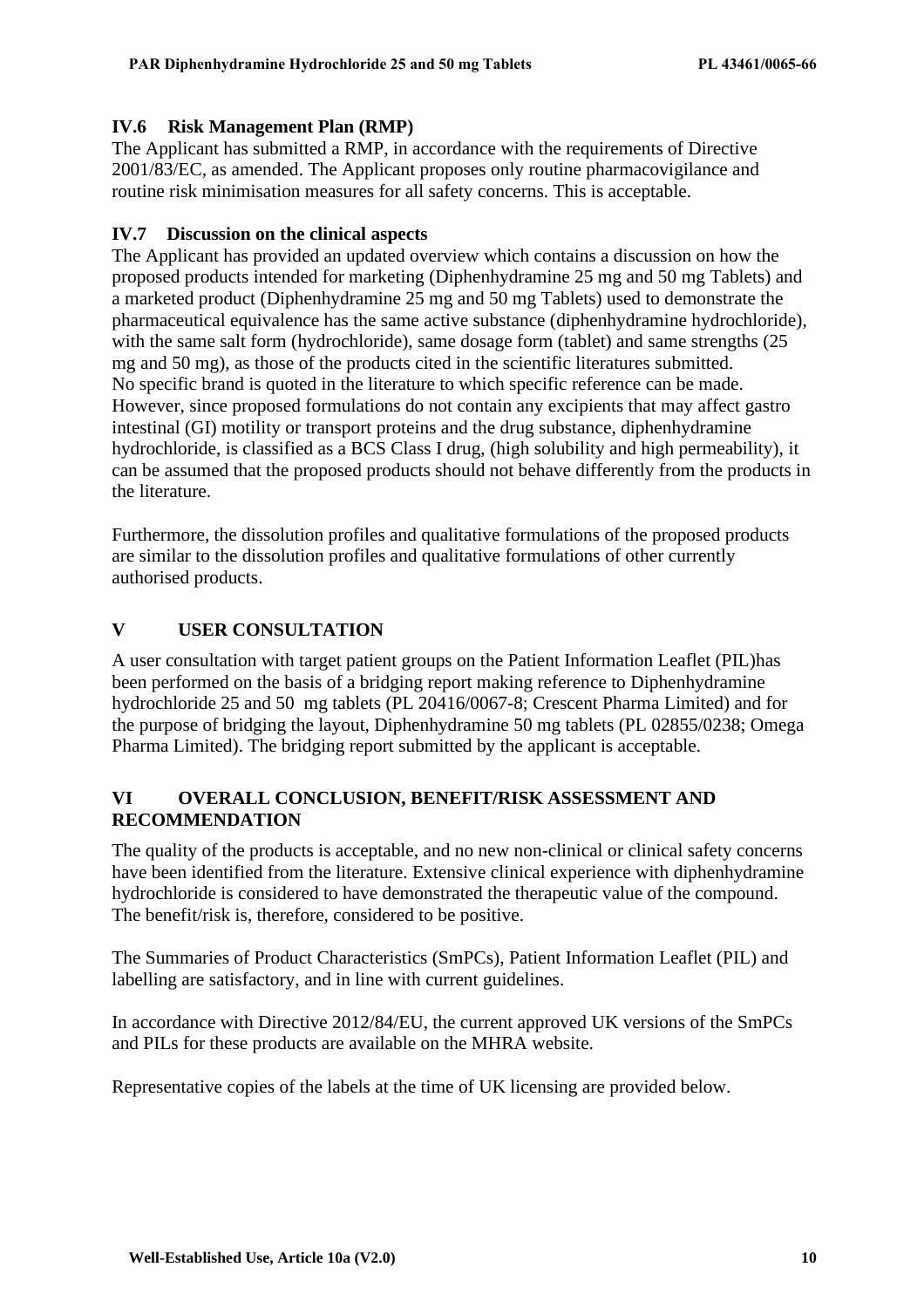

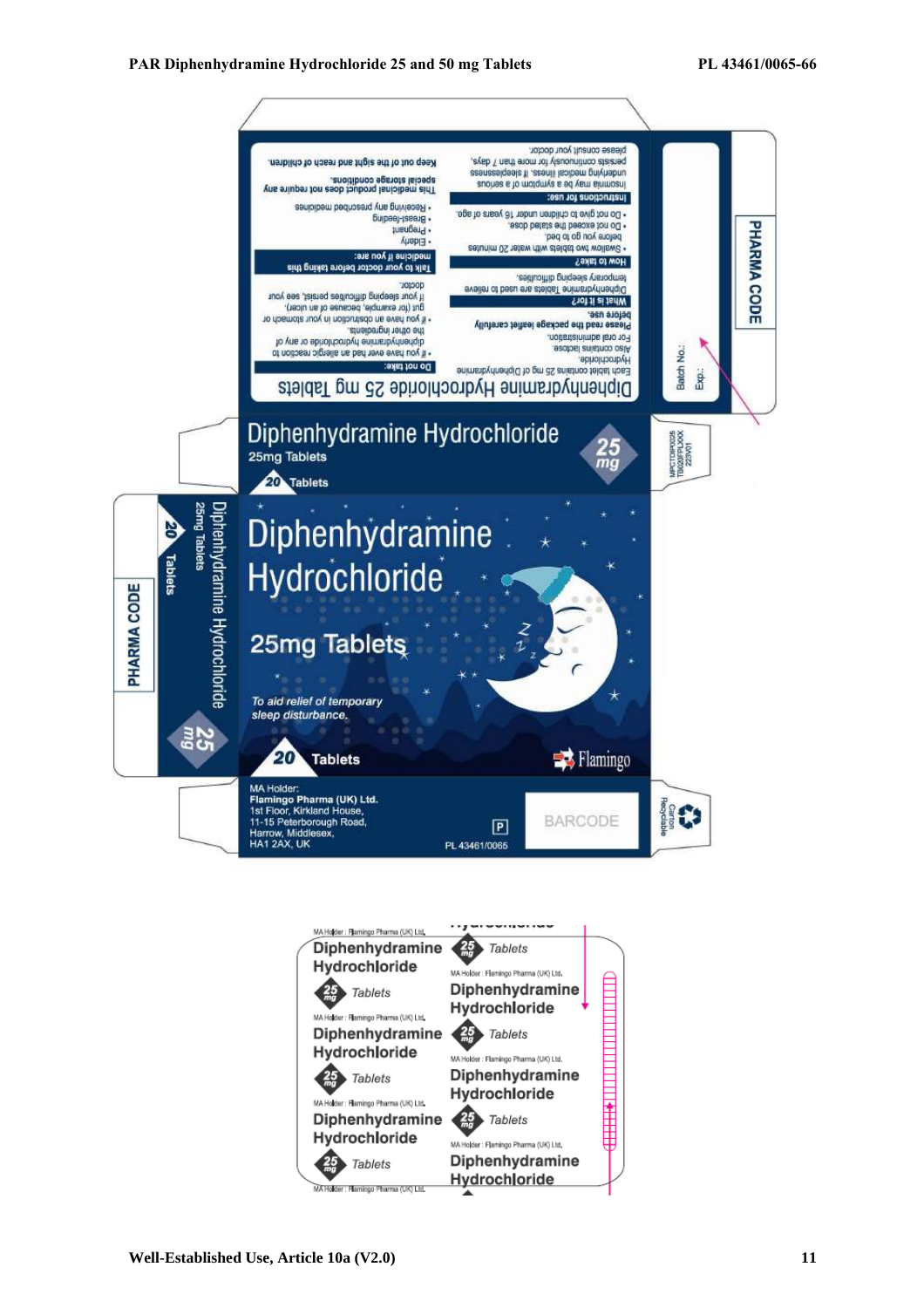<span id="page-11-0"></span>